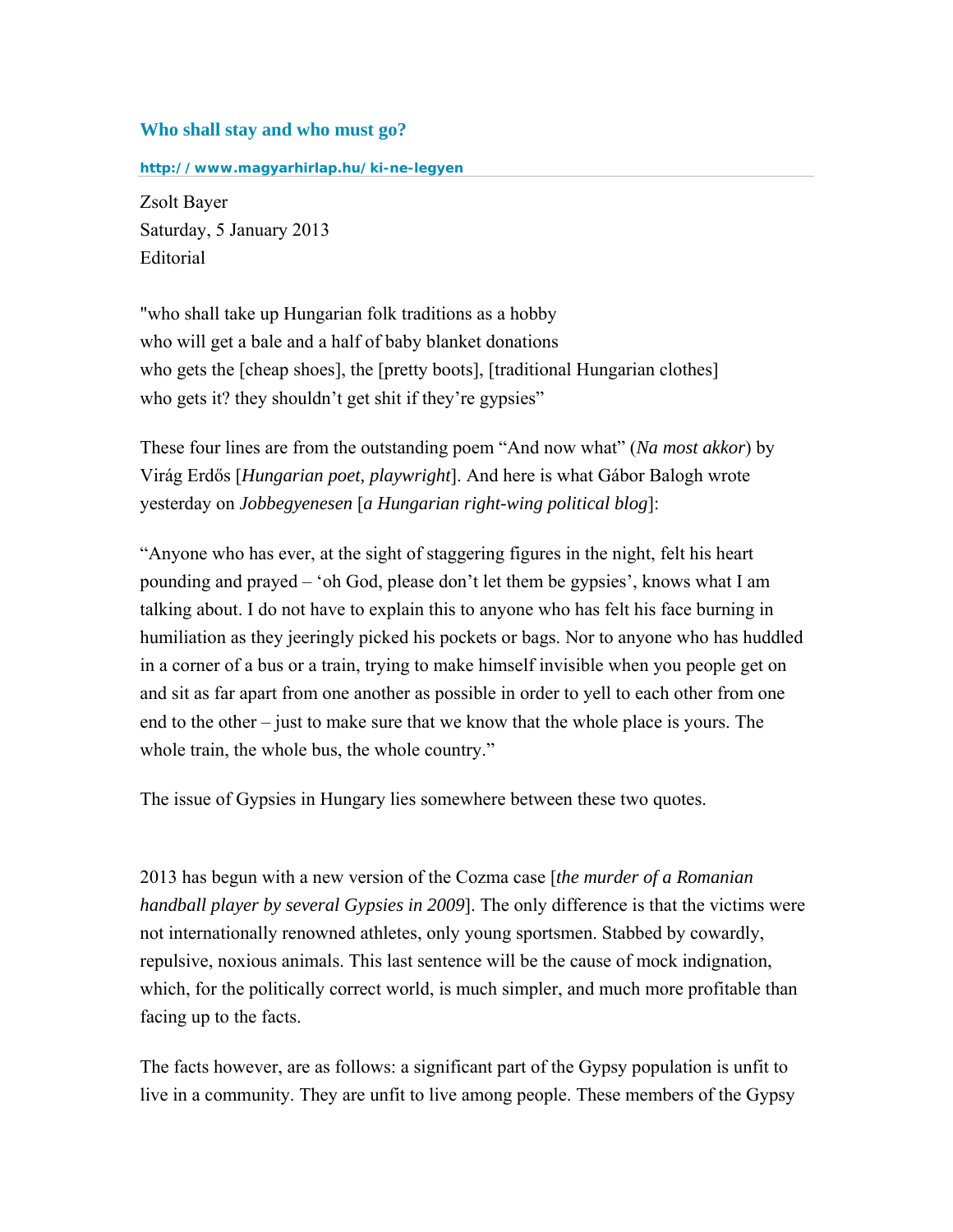population are animals and behave like animals. They row with whomever they see whenever they see them. If they meet with resistance, they kill. They defecate and urinate wherever and whenever the urge strikes them. If they sense that there is some obstacle to this, they kill. Whatever they see, they must have. If they don't get it right away, they take it and kill. This part of the Gypsy population is incapable of any communication that can be termed as human. Instead, inarticulate sounds spew from their animal skulls, and the only thing they understand from this miserable world is violence. Meanwhile, this half of the Gypsy population turned animal is using the "achievements" of the idiotic western world. Everyone should see how these "subsistence criminals" strike poses on Facebook with weapons in their hands, massive gold chains around their necks, and a "can't wait to beat you up, you stupid Hungarian trash" look on their ugly faces. Take a look at that rat who stabbed Gergő Sávoly [*the victim of the New Year's stabbing incident referred to below*], and his pals on Facebook and you'll see that all three of them are potential murderers. Eo ipso murderers. This is no time for tolerance and understanding, we have to retaliate. And it is in this respect that the idiotic politically correct western world commits its gravest error. Out of pure calculated self-interest, it acts as though these animals can, for some reason, be tolerated, understood, even respected, as if they would be entitled to some sort of human dignity. The most appalling of all this ghastliness is that these immediately destroy all the chances of the normal half of the Gypsy population. When Gergő Oláh won on X-Faktor [*a popular Hungarian talent search show*], I thought: "what a great, clear answer the people are giving to all the Hungarian scum who call us racist: they voted for this talented, likeable, modest Gypsy kid who has come such a long way. And I also thought that this Gypsy, who has come such a long way and who is really very likeable has, on his own, done more to subdue the Hungarian/Gypsy conflict than all those good-for-nothing "human rights defenders" taken together.

But then came New Year's Eve and once again along came some forty filthy animal Gypsies, including this certain János Jónás, and they went on a killing spree. Just because they couldn't go take a piss in the toilet when they felt like it. Because they would have had to wait two minutes. Because – there are no reasons. Because they are not human. Because – even if there are forty of them – they whip out a knife and start stabbing. To the heart, repeatedly. Good Lord, how unbearable all this is, how it destroys all that is human! And how there is no place for any sort of explanations and tolerance.